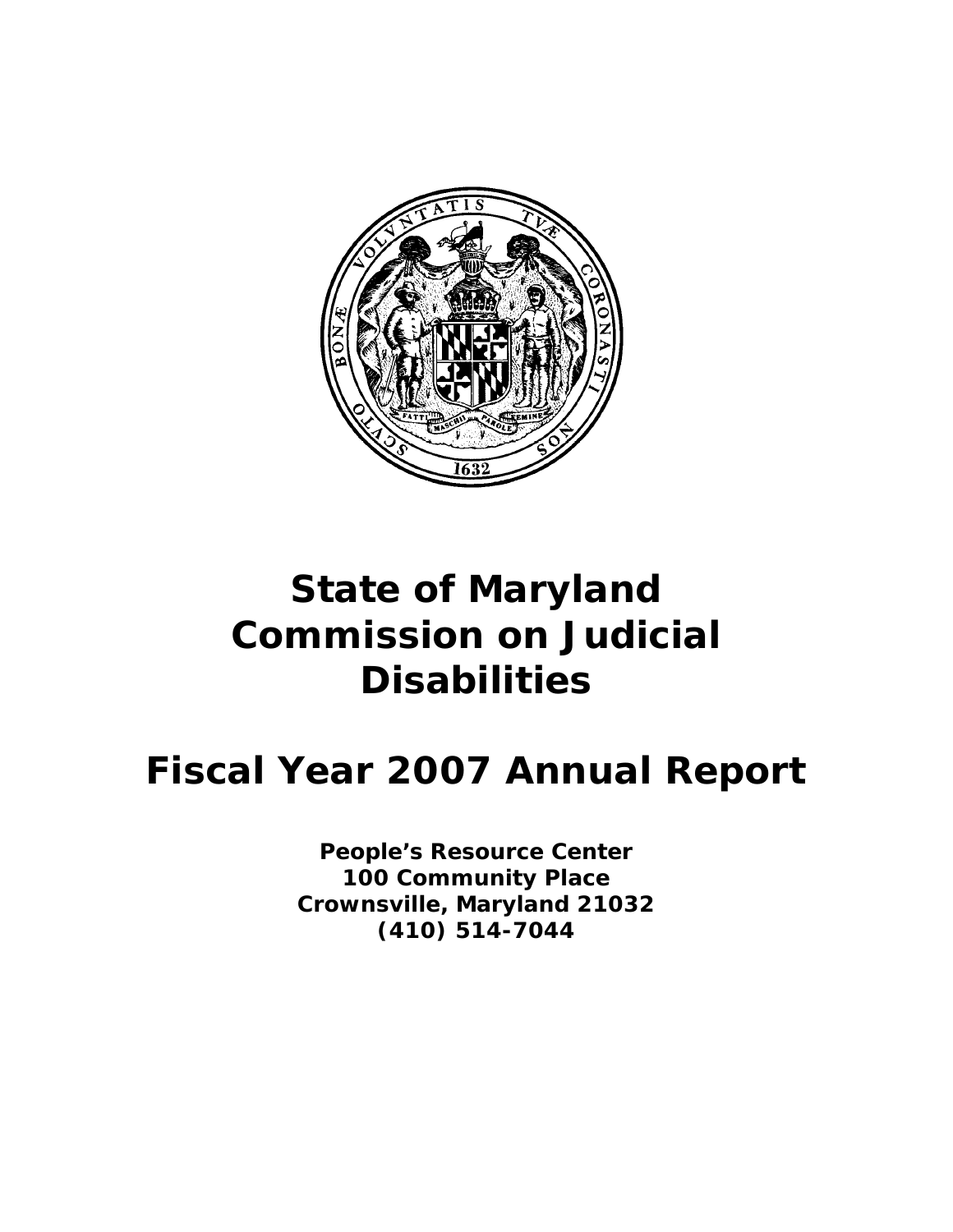## *TABLE OF CONTENTS*

#### **THE COMMISSION ON JUDICIAL DISABILITIES** Page

| Matters Resolved and Matters Pending At The End of the Fiscal Year 2007 7 - 8 |  |  |
|-------------------------------------------------------------------------------|--|--|
|                                                                               |  |  |

#### **ATTACHMENTS**

- 1. Maryland Constitution (Creating the Commission on Judicial Disabilities) Article IV §§ 4A and 4B (Chapter 113, Laws of 1995)
- 2. Annotated Code of Maryland Courts and Judicial Procedures Article, § 13-401 through 13-403 Subtitle 4. Commission on Judicial Disabilities
- 3. Maryland Rules 16-803 through 16-810 Governing the Commission on Judicial Disabilities (Effective January 1, 2001)
- 4. Maryland Rules 16-803 through 16-808 Commission on Judicial Disabilities - New Judiciary Inquiry Board (Revised effective July 1, 2007)
- 5. Maryland Code of Judicial Conduct Rule 16-813 (Effective July 1, 2005)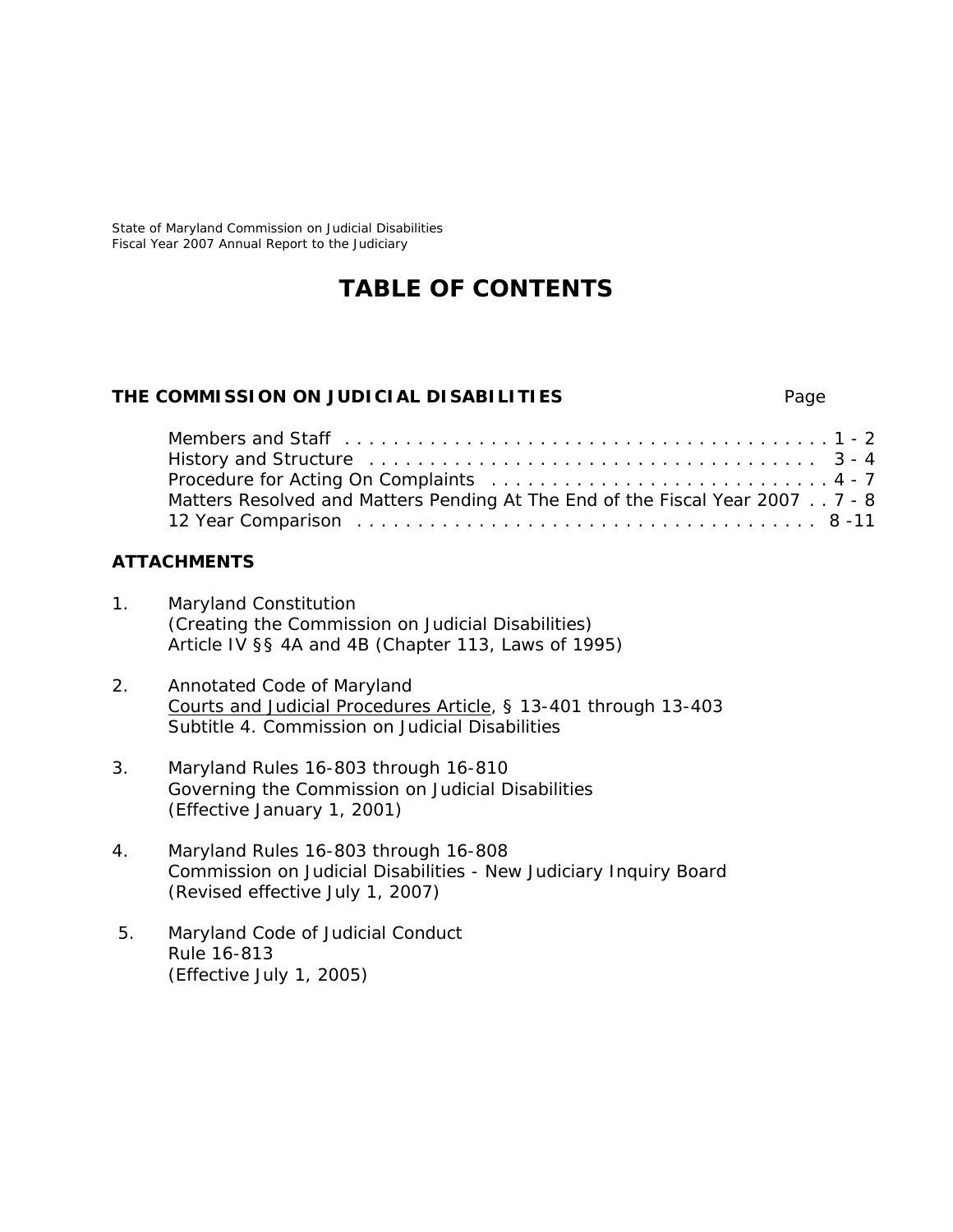## **COMMISSION ON JUDICIAL DISABILITIES**

## **Judge Members**

The Honorable Patrick L. Woodward, Chair The Honorable Robert A. Greenberg Associate Judge **Associate Summer Associate** Judge Court of Special Appeals Circuit Court for Montgomery County

The Honorable Nancy B. Shuger Associate Judge District Court for Baltimore City

### **Attorney Members**

| Arielle Fougy Hinton<br>Montgomery County              | Steven D. Silverman<br><b>Baltimore County</b>     | Paul D. Shelton<br><b>Howard County</b>                                   |
|--------------------------------------------------------|----------------------------------------------------|---------------------------------------------------------------------------|
|                                                        | <b>Public Members</b>                              |                                                                           |
| William D. Berkshire<br>Anne Arundel County            | James L. Clarke<br>Montgomery County               | Patricia B. Pender<br><b>Howard County</b>                                |
| Samuel F. Saxton, Sr.<br>Prince George's County        | William D. Schmidt, Sr.<br><b>Baltimore County</b> |                                                                           |
|                                                        | <b>Commission Staff</b>                            |                                                                           |
| Steven P. Lemmey, Esq.<br><b>Investigative Counsel</b> | Elissa E. Goldfarb, Esq.                           | Gary J. Kolb, Esq.<br>Assistant Investigative Counsel Executive Secretary |

Lisa Zinkand Administrative Assistant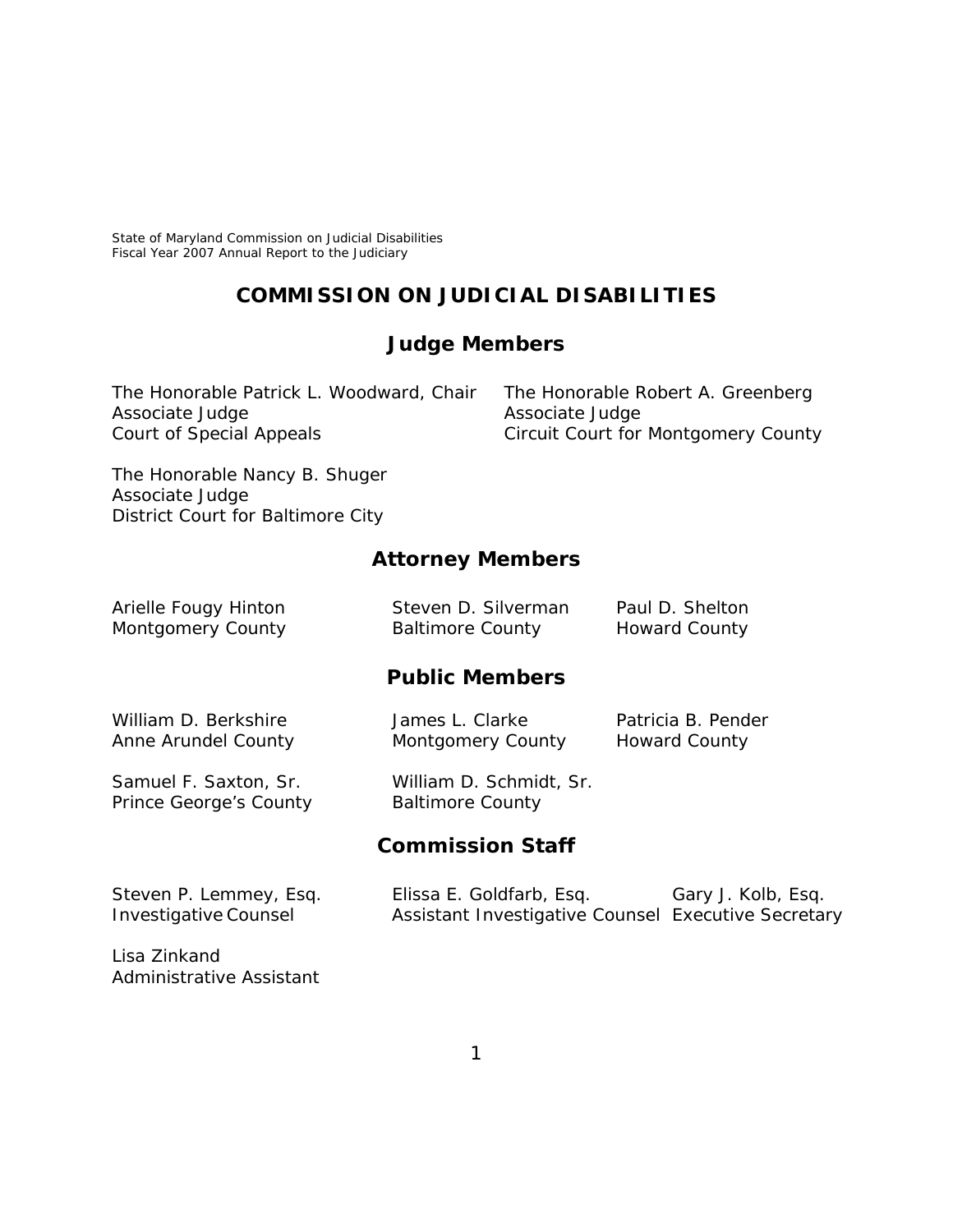The diversity of Commission membership in terms of experience, county of residence, gender, race, and age has been a distinct benefit in analyzing and handling complaints in an evenhanded and thorough manner. Commission Members attend regular monthly meetings and actively participate in deliberations regarding each complaint, bringing to the discussion a wide range of experience and common sense.

#### *Staff*

In Fiscal Year 2007, the Commission staff included a full-time Investigative Counsel, a part-time Assistant Investigative Counsel, a part-time Executive Secretary, and a full-time Administrative Assistant. The Investigative Counsel and the Administrative Assistant positions are permanent positions within the Judiciary. All other Commission employees worked on a contractual basis. The Investigative Counsel, Assistant Investigative Counsel, and Executive Secretary are attorneys.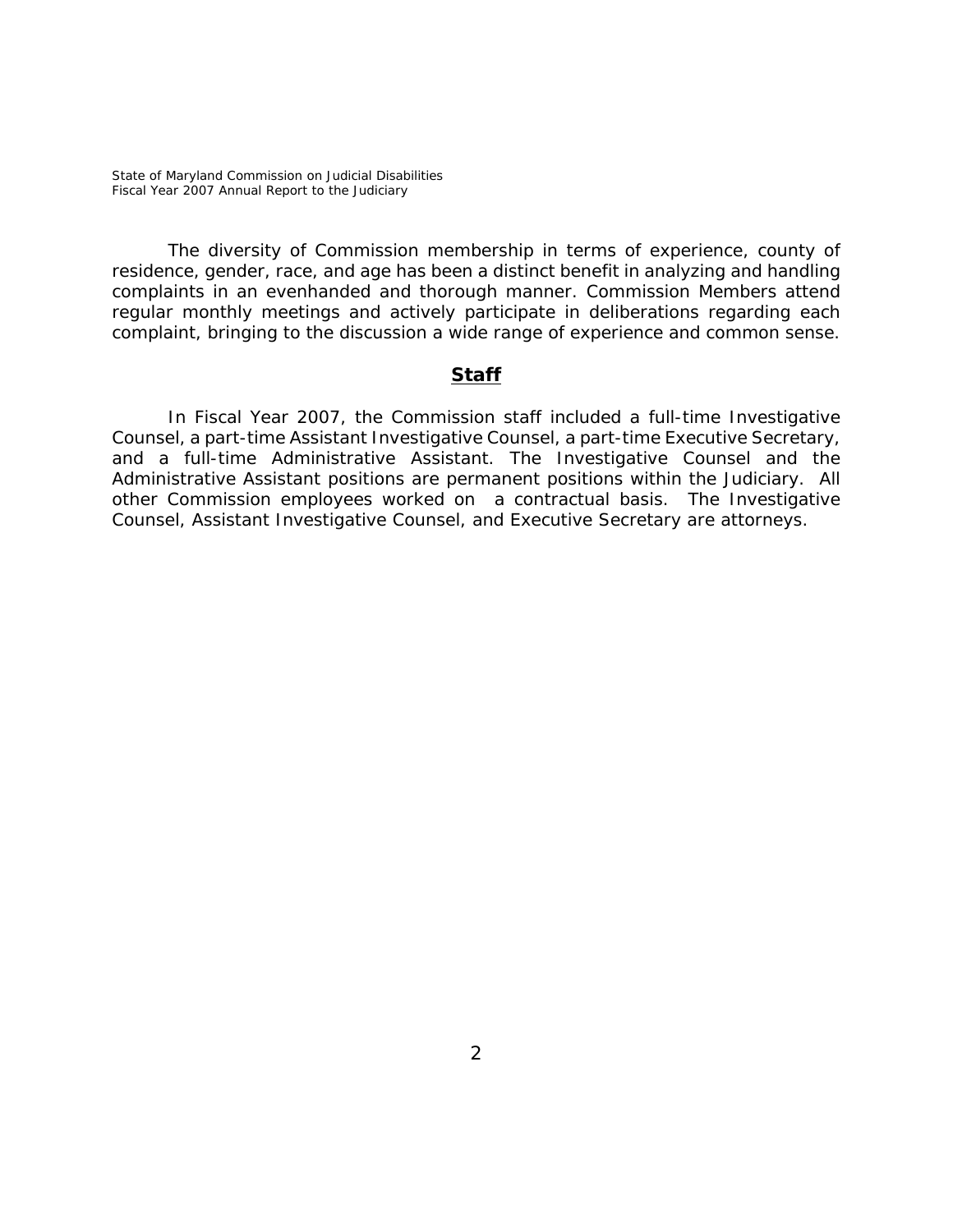#### *THE COMMISSION ON JUDICIAL DISABILITIES*

#### *History and Structure*

The Maryland Commission on Judicial Disabilities was established by Constitutional Amendment in 1966 in response to a growing need for an independent body to assist in monitoring the conduct of judges. Subsequent Constitutional Amendments strengthened the Commission, clarified its powers, and added four additional members of the public to the Commission. The Constitution requires the Court of Appeals to adopt rules for the implementation and enforcement of the Commission's powers and the practice and procedures before the Commission.

The Commission consists of three judges, one from the Court of Special Appeals, one from the Circuit Court, and one from the District Court; three lawyers with at least seven years experience and five members of the public. All Commission Members are appointed by the Governor, and reside in various areas of Maryland. Membership is limited to two, four year terms.

The Commission on Judicial Disabilities serves the public and the Judiciary in various ways. Its primary function is to receive, investigate, and act on complaints against members of Maryland's Judiciary. The Commission's jurisdiction extends to all judges who are members of the Maryland Court of Appeals, Court of Special Appeals, Circuit Courts, District Courts, and Orphans' Courts. Pursuant to Maryland Rule 16-810, the Commission also supplies the district judicial nominating commissions with confidential information concerning actions taken other than dismissals or pending charges against those judges seeking nomination or appointment to other judicial offices.

Effective July 1, 2007, pursuant to the adoption of new Maryland Rules by the Court of Appeals, the Commission will have a "two-tier" type of structure. Complaints against Maryland judges will be investigated by the Commission's Investigative Counsel, and the new Judicial Inquiry Board ("Board") will monitor and review the Investigative Counsel's reports and recommendations and submit its own reports and recommendations to the Commission Members. The Commission Members will accept or reject the Board's recommendations and, in appropriate cases, hear and decide formal charges. The Board will consist of two judges, two attorneys and three public members who are not attorneys, judges, or Commission Members.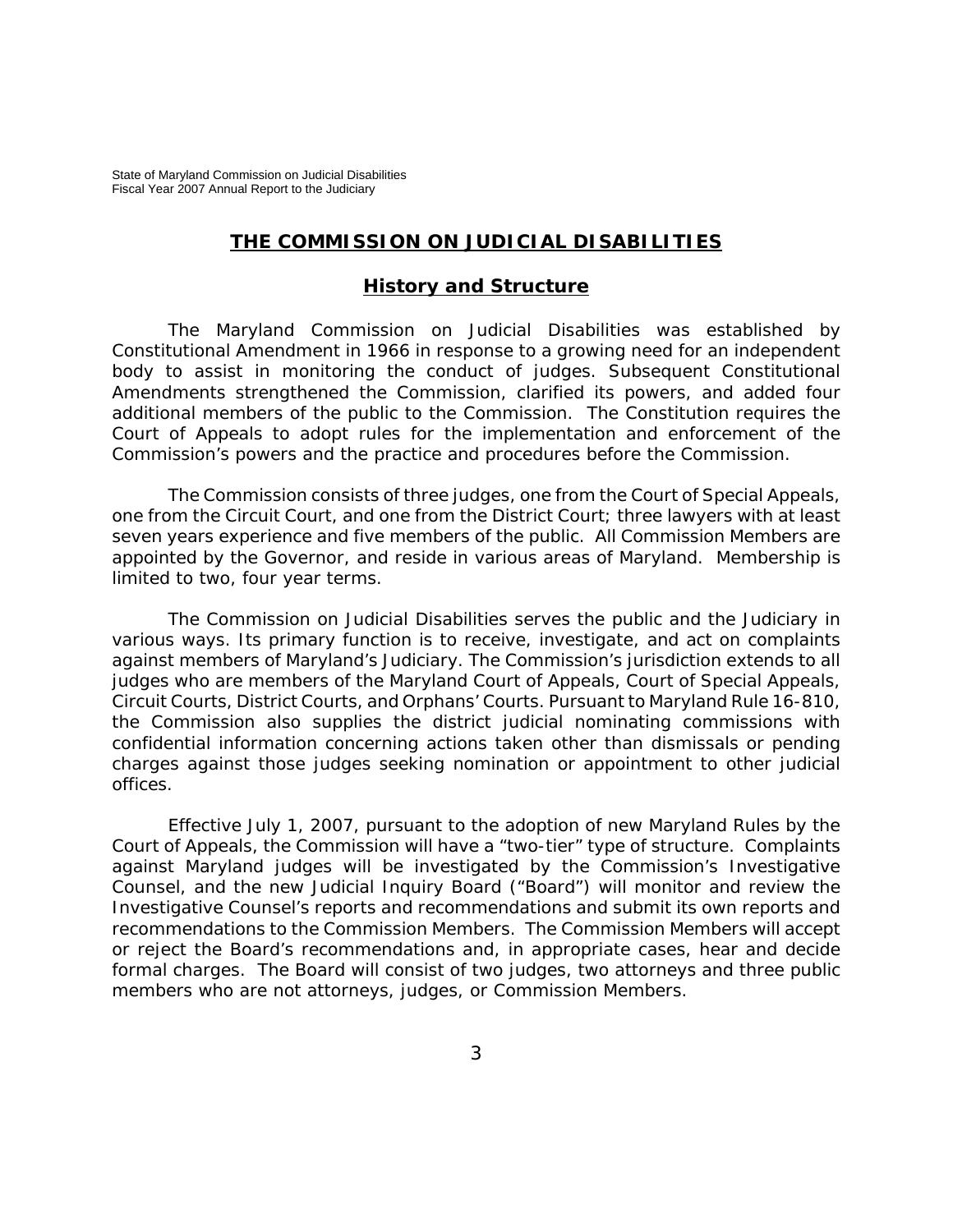The Commission Members and staff continue to participate in judicial training and informational programs for judges, lawyers, and the public.

Numerous individuals write or call the Commission expressing dissatisfaction with a judge or with the outcome of a case or some judicial ruling. While some of these complaints may not come technically within the Commission's jurisdiction, the complainants are afforded an opportunity to express their feelings and frequently are informed, for the first time, of their right to appeal. Thus, the Commission, in an informal fashion, offers an ancillary, but vital, service to members of the public.

### *Procedure for Acting on Complaints*

Complaints filed with the Commission must be in writing and under affidavit, but no particular form is required. Pursuant to Maryland Rule 16-803(h), a complaint must be under affidavit and allege facts "indicating that a judge has a disability or has committed sanctionable conduct."

Each complaint receives a consecutive docket number by the calendar year in which it is received and numeric order of the complaint in that year. Each complaint is acknowledged by letter from Investigative Counsel explaining the investigation and processing of the complaint. (Maryland Rule 16-805(b)). Investigative Counsel may open a file and initiate an inquiry independently "upon receiving information from any source indicating that a judge has a disability or may have committed sanctionable conduct. (Maryland Rule 16-805(d)). Complaints opened by inquiry are investigated in the same manner as formal complaints.

On receipt of a complaint without an affidavit, Investigative Counsel notifies the complainant, in writing, about the necessity of filing an affidavit and supplies the complainant(s) with the proper language for the affidavit. If the affidavit is not received within 30 days of the date of notice, the Investigative Counsel may dismiss the complaint and close the file. (Maryland Rule 16-805(a)&(c)). Upon dismissing the complaint, the Investigative Counsel notifies the complainant and Commission Members of the dismissal.

Having received a complaint against a judge, Investigative Counsel must determine whether the complaint alleges facts that, if true, would constitute a disability or sanctionable conduct. (Maryland Rule 16-805(c)). If Investigative Counsel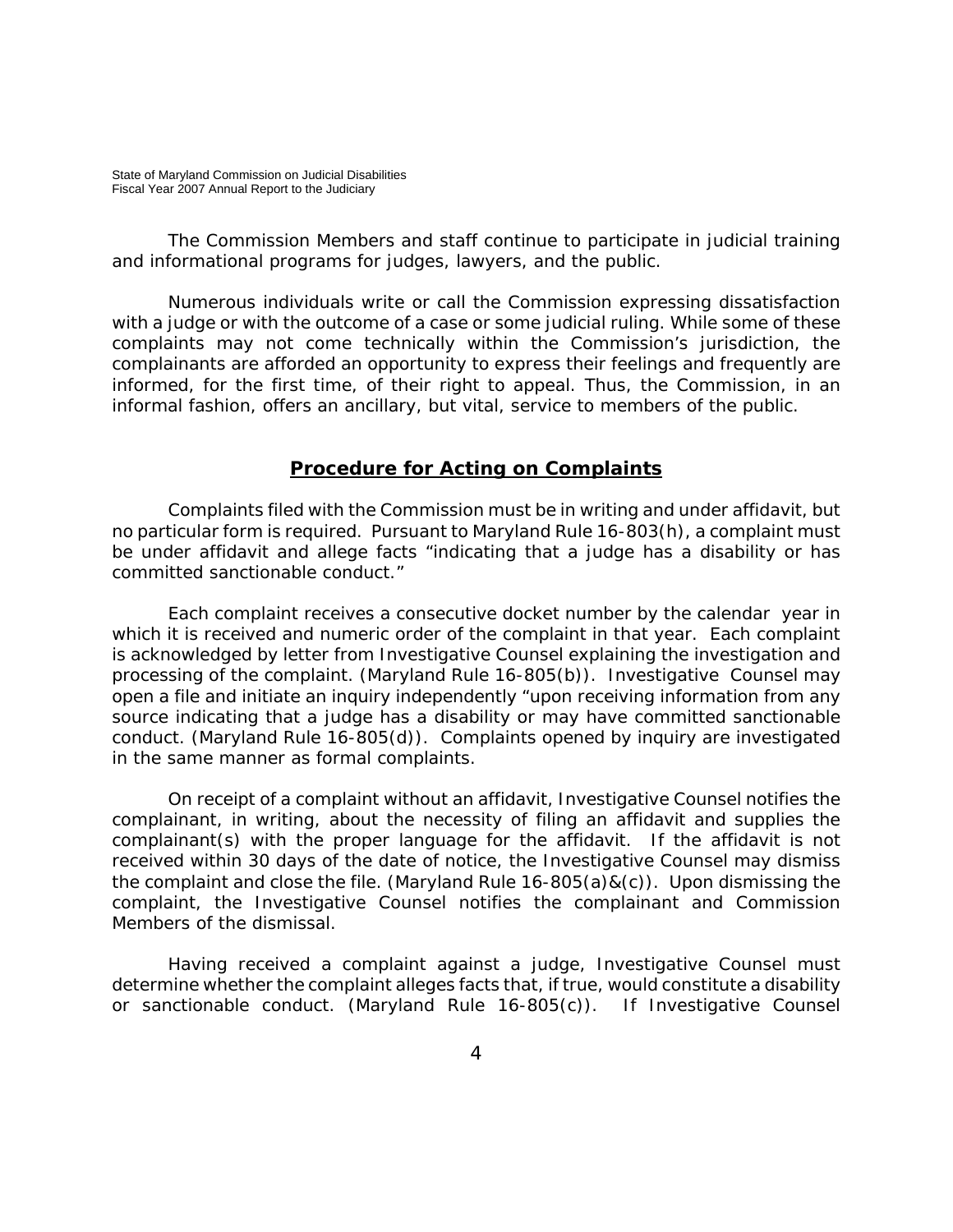concludes that the case does not have such facial merit, the complaint is dismissed and the Investigative Counsel notifies the complainant and the Commission Members of the dismissal. Otherwise, the Investigative Counsel has 90 days from the receipt of the complaint to complete a preliminary investigation. (Maryland Rule 16-805 (e)(5)). The Commission may extend the time period for a preliminary investigation for good cause for an additional 30 day period. (Maryland Rule 16-805(e)(5)). Once the Investigative Counsel proceeds with an investigation, the judge is entitled to notice of the complaint, the name of the complainant, the substance of the complaint and his or her rights under the rules. (Maryland Rule 16-805(e)(3)).

Information contained in complaints and gathered during the preliminary investigation is confidential. (Maryland Rule 16-810(a)(2)).

Upon completion of the preliminary investigation, Investigative Counsel reports the results to the Commission and must recommend that one of four actions be taken:

(1) Dismissal of the Complaint with or without a warning. (Maryland Rule 16- 807(a)).

Dismissal with a warning may be issued if the Commission determines that any sanctionable conduct that may have been committed by the judge will be sufficiently addressed by such a warning. A judge must, however, consent to the warning, and if the judge does not consent, the Commission has the choice to dismiss without a warning or proceed with public charges against the judge. (Maryland Rule 16-807  $(a)(2)$ ). A dismissal is issued if the evidence fails to show that the judge has a disability or has committed sanctionable conduct. Either form of dismissal, with or without a warning, does not constitute discipline. (Committee Note to Maryland Rule 16-807(a)(2)). Both the judge and the complainant are notified of the dismissal.

(2) Offering the judge a private reprimand (Maryland Rule 16-807(b)) or a deferred discipline agreement (Maryland Rule 16-807(c)).

Private reprimands are issued if the Commission finds that the sanctionable conduct was not so serious, offensive or repeated to warrant formal proceedings and only if the judge agrees to accept the reprimand and waive certain rights.

For sanctionable conduct not so serious, offensive or repeated to warrant formal proceedings, the judge may agree to enter into a deferred disciplinary agreement with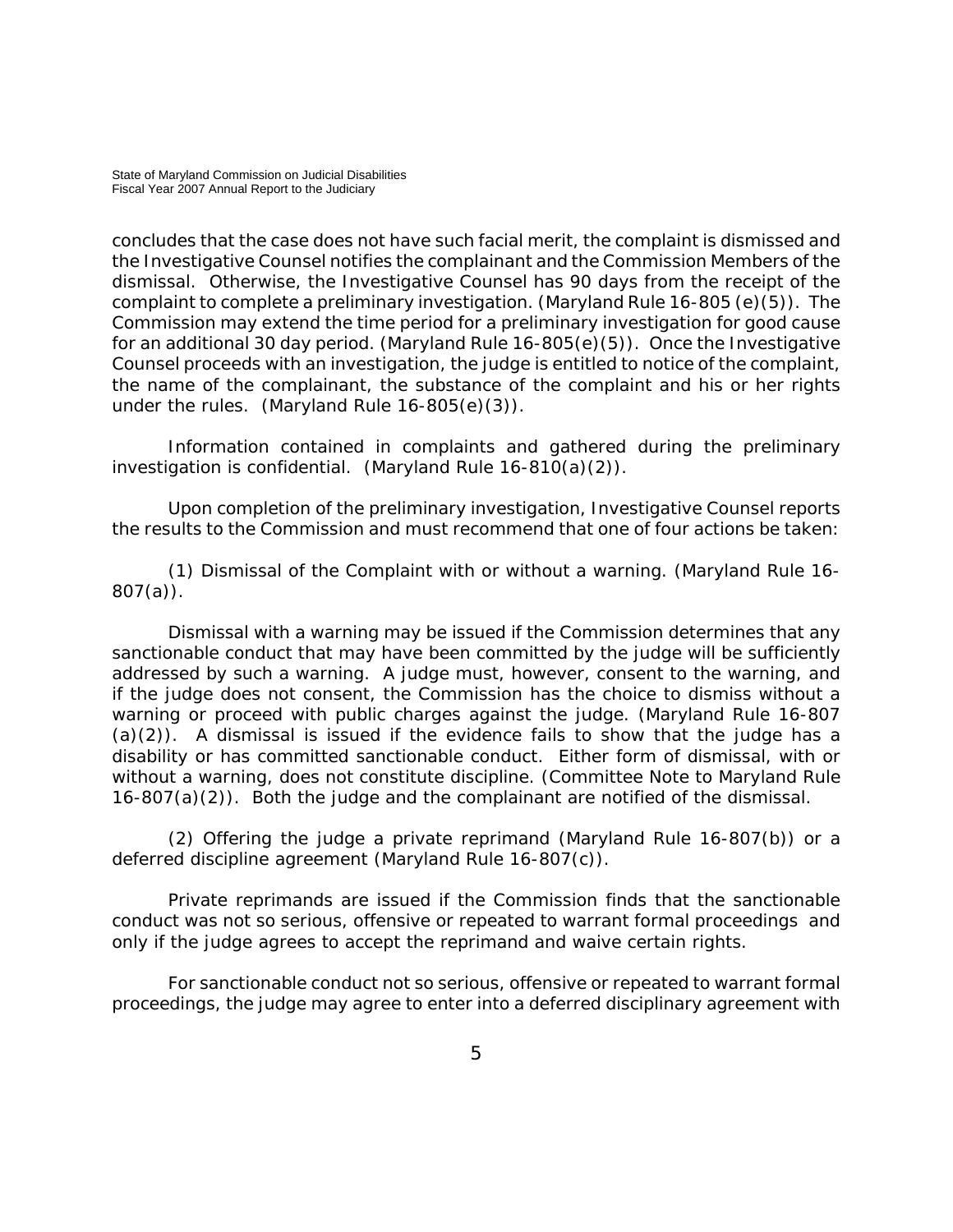the Commission. A deferred discipline agreement is appropriate when Commission members conclude the judge should take specific and remedial action including undergoing specific treatments, apologizing to the complainant, participating in educational programs, or working with a mentor judge, and the judge agrees to waive certain rights. Investigative Counsel then monitors the judge's compliance with the terms of the agreement. A judge's failure to comply with the terms of the agreement after written notice by Investigative Counsel may result in the Commission's revocation of the agreement and proceeding with other dispositions allowed by the rules. If Investigative Counsel notifies the Commission that the judge has satisfied the conditions of the agreement, however, the Commission shall terminate the proceedings.

Complainants are notified of the issuance of the private reprimand or the deferred discipline agreement. Its contents are disclosed, however, only if the judge gives written consent.

(3) Proceeding with further investigation (Maryland Rule 16-806).

Upon the Commission's approval for further investigation, Investigative Counsel must notify the judge in writing and afford the judge the opportunity to file a written response to the complaint. The Commission may, for good cause, authorize the Investigative Counsel to issue a subpoena to compel the attendance of witnesses or the production of documents. Further investigation must be completed within 60 days of its authorization by the Commission, but the time period can be extended for good cause. All proceedings under this rule are confidential. (Maryland Rule 16-810 (a)(2)).

At the completion of the investigation, Investigative Counsel reports the results of the investigation to the Commission along with a recommendation that the complaint be dismissed, that an offer of private reprimand or deferred discipline agreement be issued, or that formal charges be filed against the judge.

(4) Issuing Charges.

Upon Investigative Counsel's recommendation and the Commission's finding of probable cause to believe that a judge has committed sanctionable conduct or has a disability, the Commission may direct Investigative Counsel to initiate proceedings against the judge by filing with the Commission charges of such sanctionable conduct or disability. The charges must (i) state the nature of the alleged disability or sanctionable conduct, including each Canon of Judicial Conduct allegedly violated by the judge; (ii) allege specific facts upon which the charges are based; and (iii) state the judge has the right to file a written response to the charges within 30 days of the judge's receipt of the charges.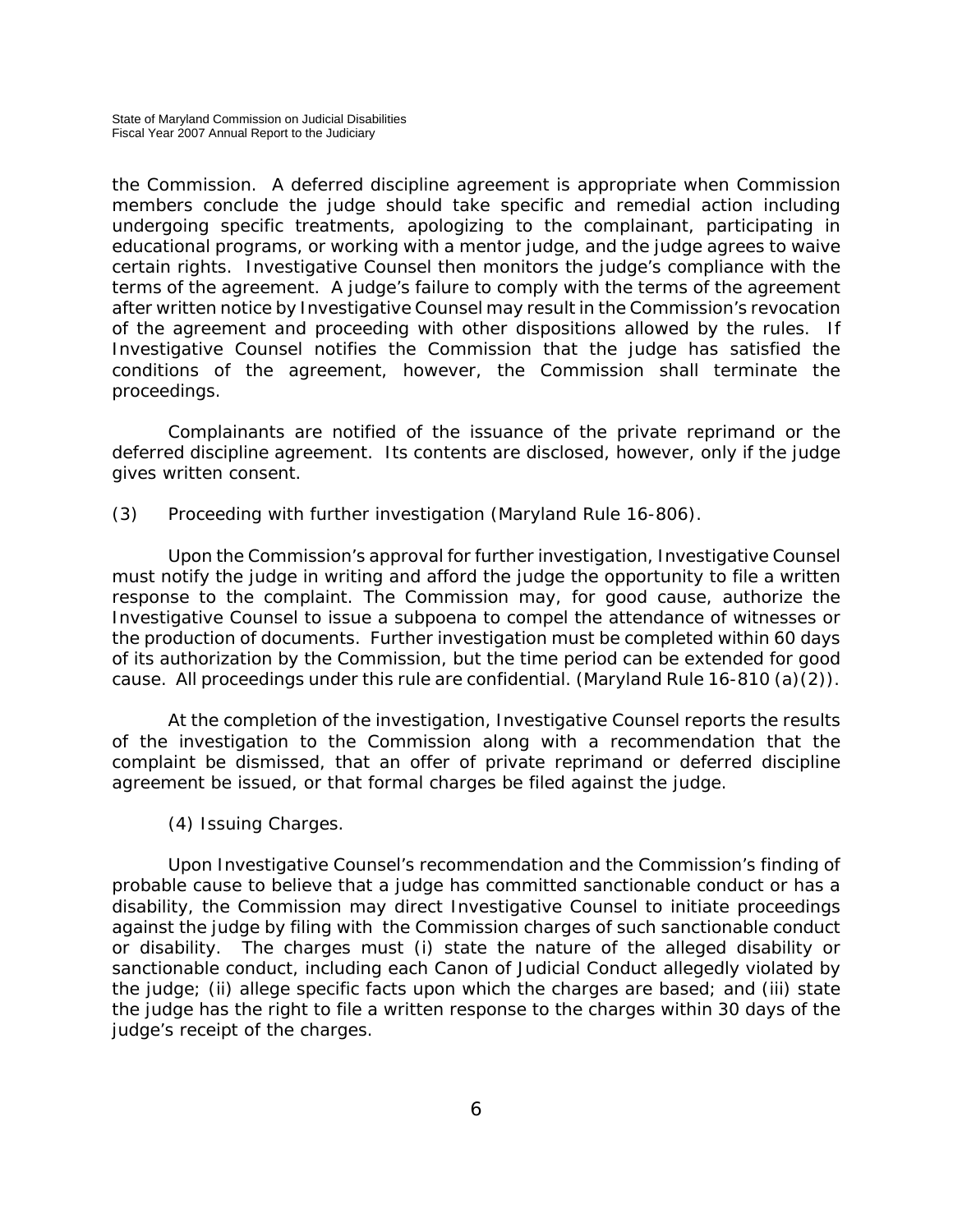The Commission notifies the judge of the time and place of hearing, at least 60 days before the hearing date. The Complainant is also notified, and a notice is placed in the *Maryland Register.* The hearing is public.

Based upon the evidence presented at the hearing, the Commission may, by a majority vote of the full Commission, dismiss the complaint, or based upon finding, by clear and convincing evidence, that the judge has committed sanctionable conduct or has a disability, issue a public reprimand or refer the case to the Court of Appeals with its recommendation as to sanctions.

The Court of Appeals may (i) impose the sanction recommended by the Commission or any other sanction permitted by law; (ii) dismiss the proceeding; (iii) or remand for further proceedings as specified.

## *Matters resolved and matters pending at the end of the Fiscal Year 2007*

In Fiscal Year 2007, the Commission received numerous telephone calls. Callers are offered an opportunity to explain their grievances and are also informed about how to file a formal complaint. Callers are routinely sent a follow-up letter detailing the language and procedures necessary to file a formal complaint along with an explanation of the applicable confidentiality provisions of Maryland Rule 16-810.

During Fiscal Year 2007, the Commission received 117 written complaints. Of the 117 complaints, 11 lacked affidavits, were outside of the Commission's jurisdiction, or did not meet the requirements of the Rules.

Seven complaints were filed by practicing attorneys, 27 by inmates, and 2 were initiated by Investigative Counsel on his own initiative pursuant to Maryland Rule 16- 805(d). The remaining 81 were filed by members of the general public. Some complaints were directed simultaneously against more than one judge, and sometimes a single jurist was the subject of multiple complaints.

Complaints against Circuit Court Judges totaled 87; 25 complaints were made against District Court Judges; 2 complaints were filed against Court of Special Appeals Judges; 2 complaints were filed against Court of Appeals Judges; and 1 complaint was filed against an Orphans' Court Judge.

Litigation over family law matters (divorce, alimony custody, visitation, etc.) prompted 25 complaints, criminal cases (including traffic violations) prompted 43 complaints, and 45 arose from other civil litigation. Four complaints failed to fit in any of those categories.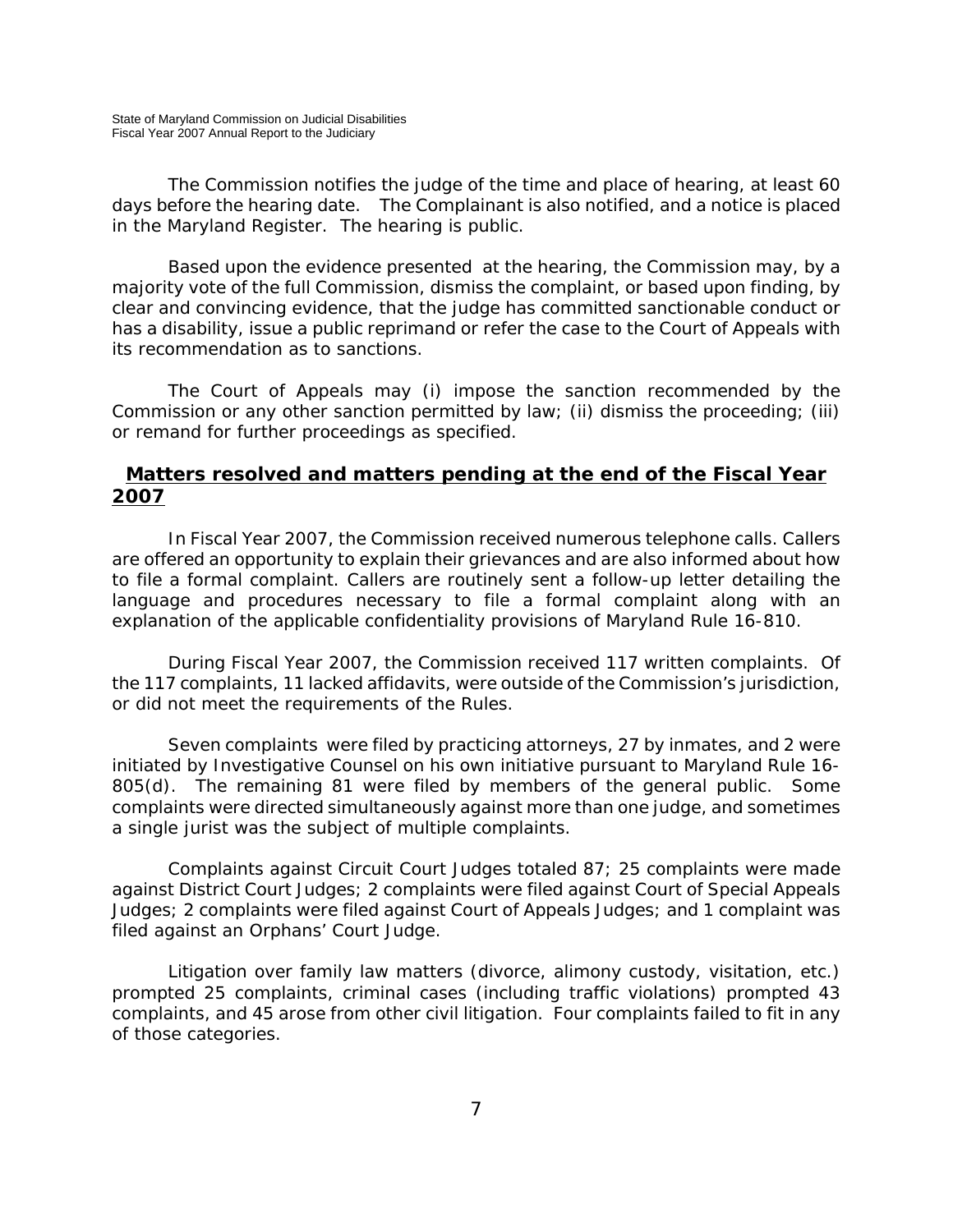In the fiscal year ending June 30, 2007, the Commission issued 1 public reprimand after a public hearing and two dismissals with a warning based on an agreement with each respondent judge. The public reprimand involved a Circuit Court Judge who: was not in control of his angry emotions; ruled without apparent consideration of the issue before him; contacted the judge responsible for managing the jury service to arrange a deferral of jury service for his "significant other"; and dismissed a case in which a jury trial had been requested because one witness lacked credibility and the judge did not give the State's Attorney any opportunity to call other witnesses, nor did he ask whether the State rested its case.

The dismissals with a warning involved one judge who was discourteous and impatient with a lawyer and his client, and another judge who was discourteous and impatient with a witness who is a lawyer, including ordering the judge's bailiff to place the lawyer in lock-up for several hours.

In addition, one judge resigned prior to the Commission's public hearing on formal charges against the judge. Further, a public hearing on formal charges against a judge was held in June, but a decision by the Commission was not issued during fiscal year 2007.

Twenty-one cases remained open at the end of the fiscal year, including the continuation of a deferred discipline agreement, pending further investigation or receipt of additional information.

The vast majority of complaints in Fiscal Year 2007 were dismissed because the allegations set forth in the complaints were either found to be unsubstantiated, or the conduct complained about did not constitute sanctionable conduct.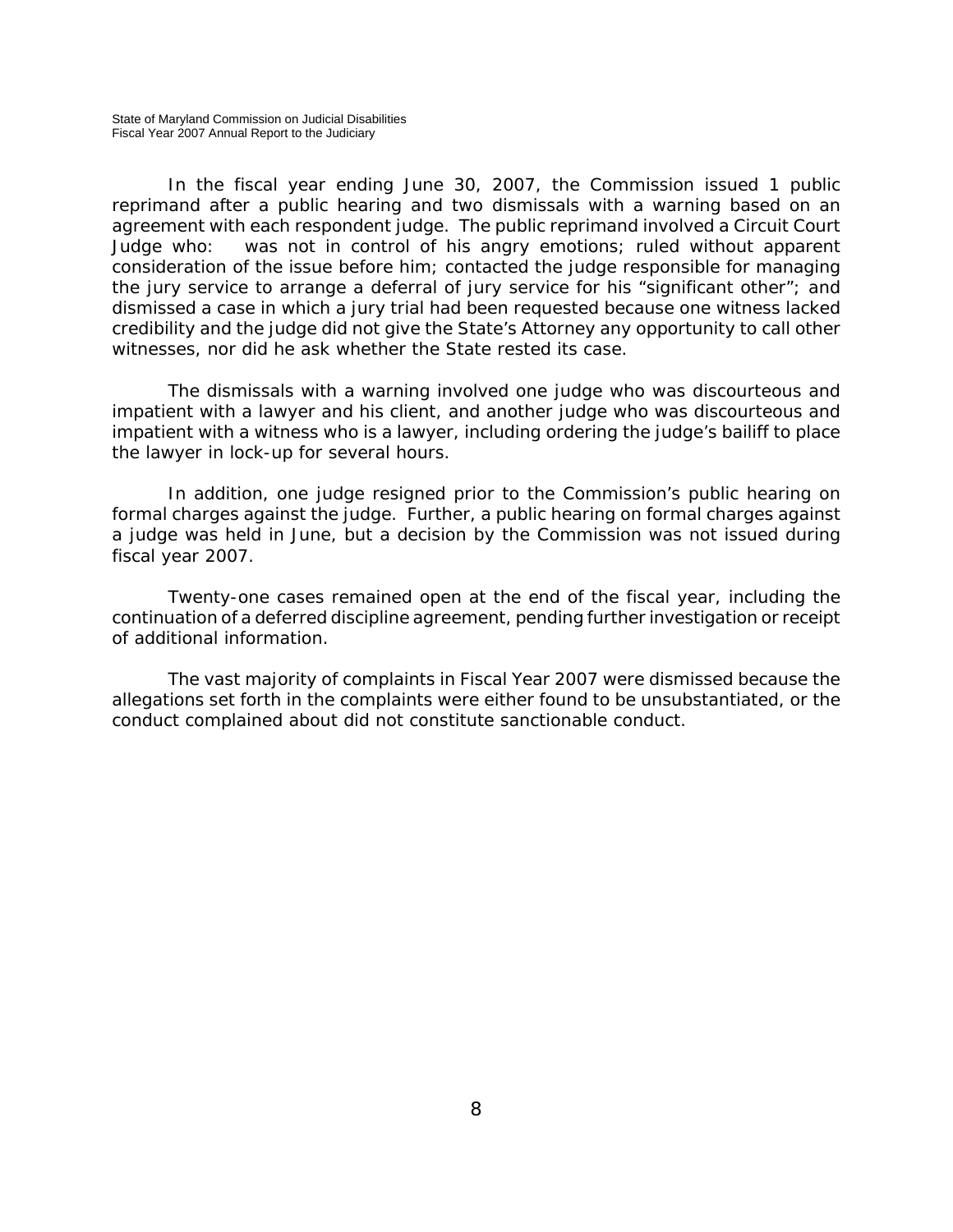#### **12 YEAR COMPARISON CHARTS**

The data included in these comparison charts is based on data from the Commission case files.

Number of complaints filed for each fiscal year:

| 1995 - | 1996 | 1997 | 1998 - | 1999 - | 2000 | 2001 | $2002 -$ | 2003 | 2004 | 2005 | 2006 |
|--------|------|------|--------|--------|------|------|----------|------|------|------|------|
| 1996   | 1997 | 1998 | 1999   | 2000   | 2001 | 2002 | 2003     | 2004 | 2005 | 2006 | 2007 |
| 86     | 86   | 115  | 107    | 106    | 20   | 142  | 138      | 94   | 112  | 108  | 117  |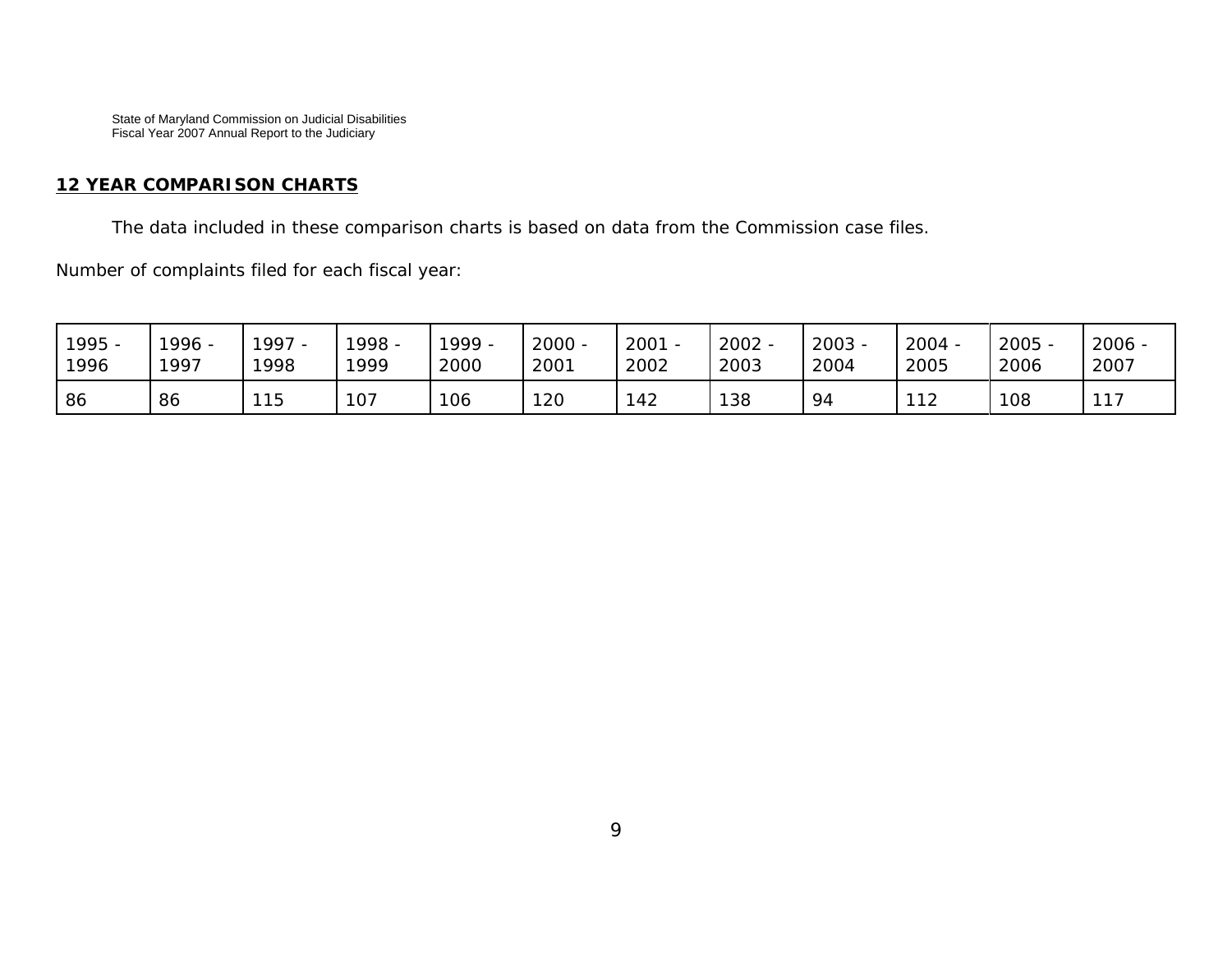Tiers of the Judiciary against which complaints were filed. (Total Complaints)

| <b>Fiscal Year</b> | <b>District</b><br>Court<br><b>Judges</b> | <b>Circuit Court</b><br><b>Judges</b> | Orphans'<br><b>Court Judges</b> | <b>Court of Special</b><br><b>Appeals Judges</b> | <b>Court of Appeals</b><br><b>Judges</b> | <b>Others (Outside</b><br>of the<br><b>Commission's</b><br>Jurisdiction) |
|--------------------|-------------------------------------------|---------------------------------------|---------------------------------|--------------------------------------------------|------------------------------------------|--------------------------------------------------------------------------|
| 1995 -<br>1996     | 30                                        | 87                                    | 1                               | $\mathbf{1}$                                     | $\mathbf 0$                              | 10                                                                       |
| 1996 -<br>1997     | 39                                        | 87                                    | $\overline{2}$                  | $\mathsf O$                                      | $\mathbf{O}$                             | 5                                                                        |
| 1997 -<br>1998     | 16                                        | 112                                   | 10                              | 5                                                | $\overline{2}$                           | $\mathbf 0$                                                              |
| 1998 -<br>1999     | 24                                        | 106                                   | $\mathbf{1}$                    | $\mathbf{1}$                                     | $\mathbf{1}$                             | $\mathbf{1}$                                                             |
| 1999 -<br>2000     | 20                                        | 80                                    | $\overline{4}$                  | $\overline{O}$                                   | $\mathbf{O}$                             | $\overline{2}$                                                           |
| $2000 -$<br>2001   | 27                                        | 86                                    | $\mathsf{O}\xspace$             | $\boldsymbol{6}$                                 | $\mathbf{1}$                             | $\mathbf 0$                                                              |
| $2001 -$<br>2002   | 34                                        | 94                                    | $\overline{2}$                  | 11                                               | $\mathbf{O}$                             | $\mathbf 0$                                                              |
| 2002 -<br>2003     | 35                                        | 87                                    | $\mathsf{O}\xspace$             | $\boldsymbol{6}$                                 | $\, 8$                                   | $\overline{2}$                                                           |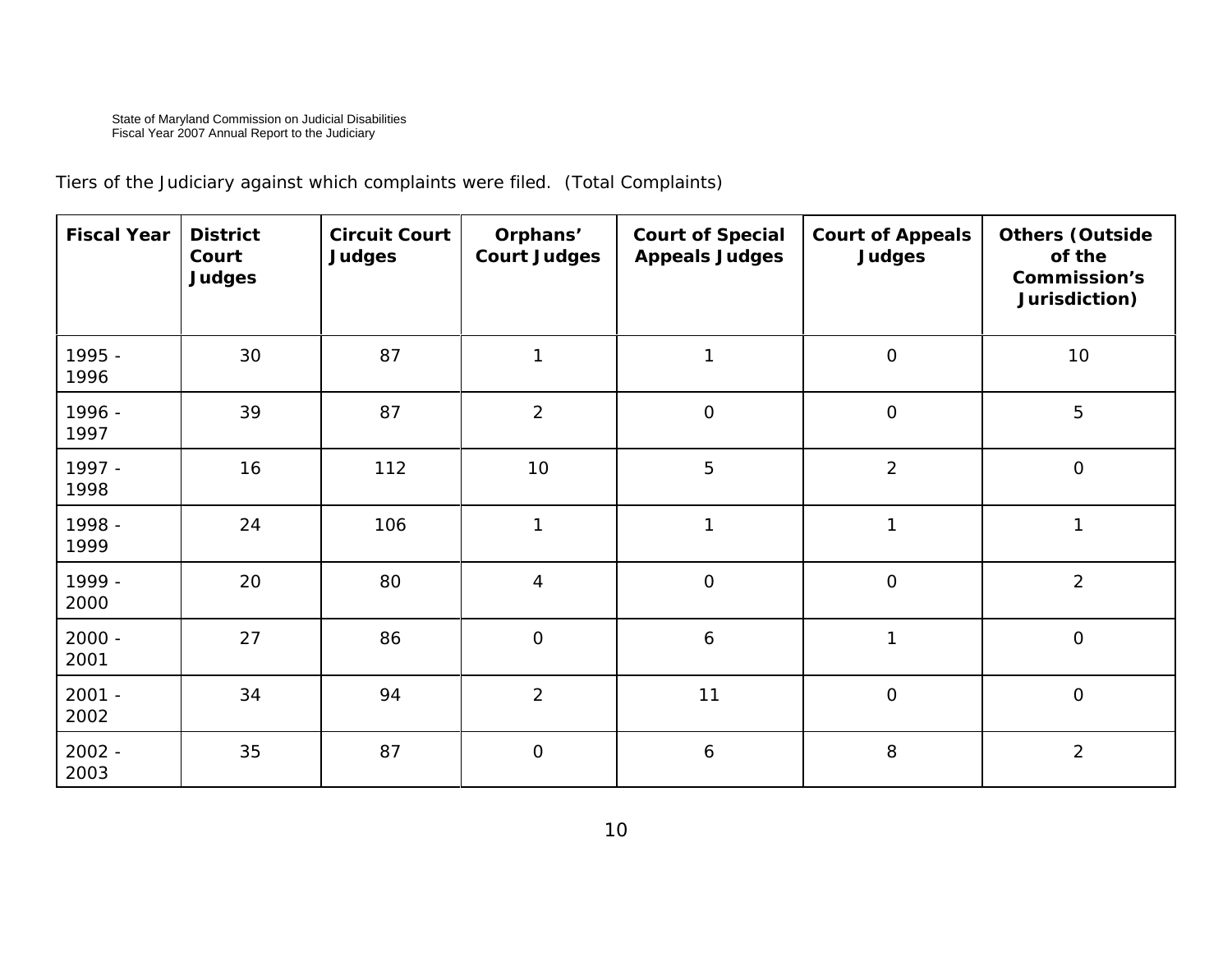| 2003 -<br>2004 | 20 | 72 | $\overline{0}$ | O |
|----------------|----|----|----------------|---|
| 2004 -<br>2005 | 31 | 72 |                | Ü |
| 2005 -<br>2006 | 28 | 72 | 0              | 0 |
| 2006 -<br>2007 | 25 | 87 |                | U |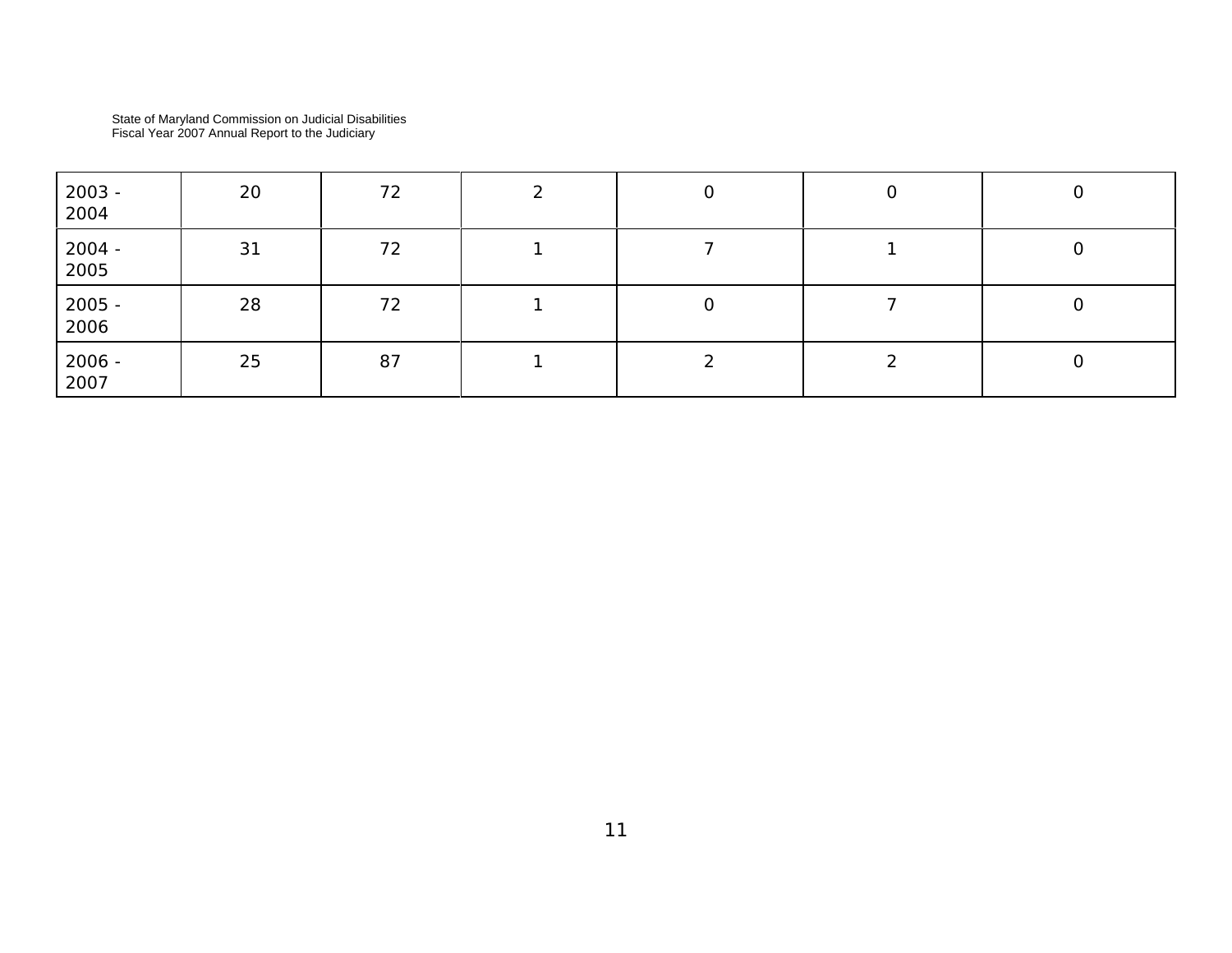| <b>Fiscal Year</b> | <b>Attorneys</b> | <b>Investigative Counsel</b><br><b>Initiated Inquiries</b> | <b>Inmates</b> | <b>Judges</b>  | Public $1$ |
|--------------------|------------------|------------------------------------------------------------|----------------|----------------|------------|
| 1995 - 1996        | 9                | $\overline{2}$                                             | 23             | 1              | 94         |
| 1996 - 1997        | 5                | 5                                                          | 13             | 0              | Remainder  |
| 1997 - 1998        | $\overline{7}$   | 4                                                          | 35             | $\overline{2}$ | 97         |
| 1998 - 1999        | 15               | $\mathbf{O}$                                               | 21             | $\mathbf{O}$   | 99         |
| 1999 - 2000        | 7                | 3                                                          | 15             | $\overline{O}$ | 81         |
| $2000 - 2001$      | 14               |                                                            | 29             | $\mathbf{O}$   | 76         |
| 2001 - 2002        | 4                | 4                                                          | 26             | $\mathbf{O}$   | 108        |
| 2002 - 2003        | 6                | 6                                                          | 35             | $\mathbf{O}$   | 91         |
| 2003 - 2004        | 6                |                                                            | 17             | $\mathbf{O}$   | 70         |
| 2004 - 2005        | $\overline{2}$   | $\overline{7}$                                             | 33             | $\mathbf{O}$   | 70         |
| 2005 - 2006        | 12               | 4                                                          | 30             | $\mathbf{O}$   | 62         |
| 2006 - 2007        | $\overline{7}$   | $\overline{2}$                                             | 27             | $\mathbf 0$    | 81         |

Sources of all complaints filed with the Commission.

 $1$ The statistics in this column reflect the information contained in past Annual Reports of the Commission as well as case files from 1995 and 1996. The term "remainder" was used in past Annual Reports to denote the rest of the cases in a given survey.